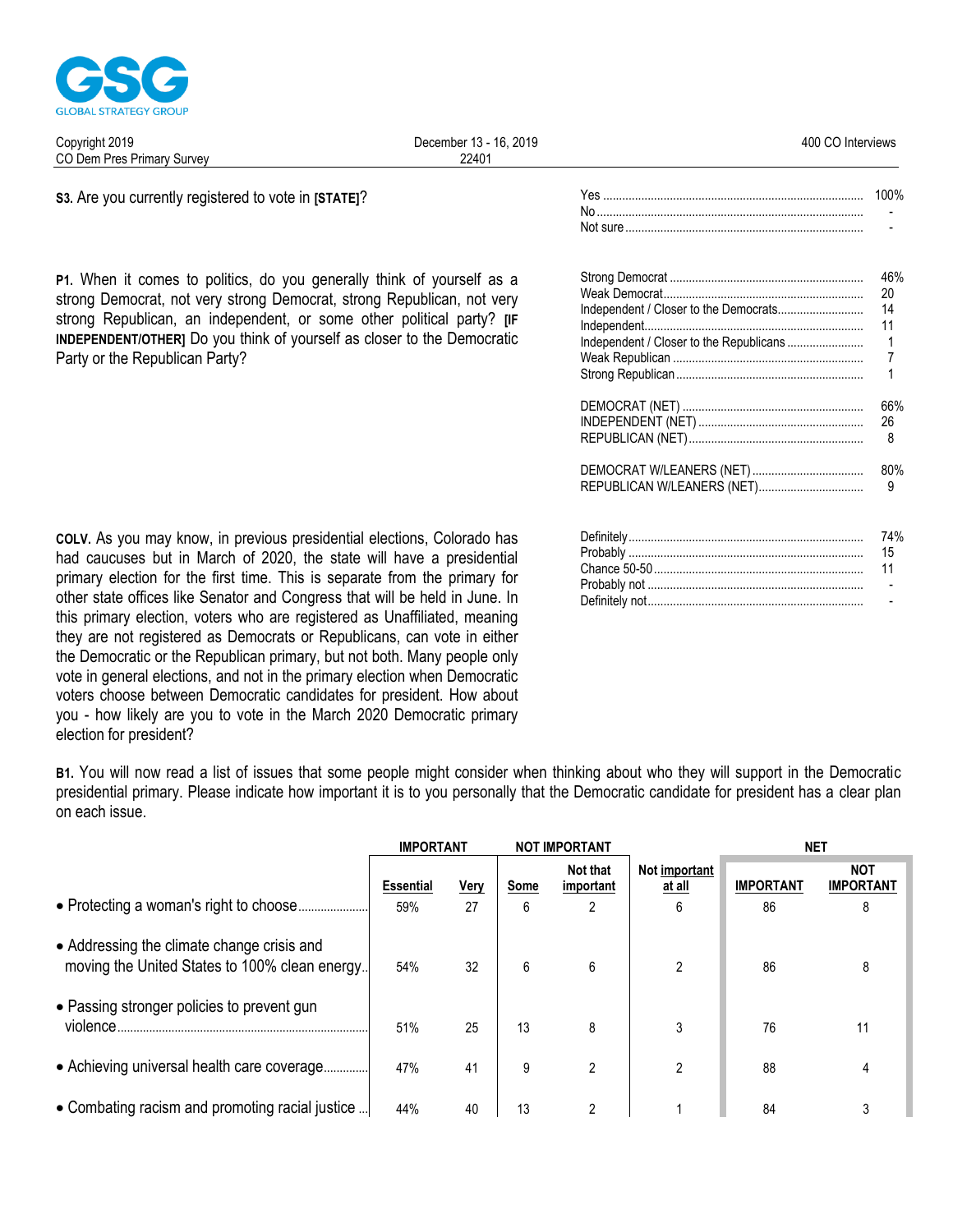**B1.** You will now read a list of issues that some people might consider when thinking about who they will support in the Democratic presidential primary. Please indicate how important it is to you personally that the Democratic candidate for president has a clear plan on each issue.

|                                                          | <b>IMPORTANT</b> |      |      | <b>NOT IMPORTANT</b>  |                         | <b>NET</b>       |                                |  |  |
|----------------------------------------------------------|------------------|------|------|-----------------------|-------------------------|------------------|--------------------------------|--|--|
|                                                          | <b>Essential</b> | Very | Some | Not that<br>important | Not important<br>at all | <b>IMPORTANT</b> | <b>NOT</b><br><b>IMPORTANT</b> |  |  |
| • Protecting Colorado's public lands and wild<br>places. | 42%              | 47   | 9    |                       | $\star$                 | 88               |                                |  |  |
| • Raising wages and incomes for working families         | 37%              | 52   | 10   |                       |                         | 88               |                                |  |  |
| • Providing a pathway to citizenship for                 | 31%              | 44   | 19   |                       |                         | 74               |                                |  |  |

**Q9.** You will now read the same list of issues. This time, please select the two or three most important issues to you personally when deciding which candidate you will support in the Democratic presidential primary.

| Addressing the climate change crisis and moving the |      |  |
|-----------------------------------------------------|------|--|
|                                                     | 59%  |  |
| Achieving universal health care coverage            | 49   |  |
| Raising wages and incomes for working families      | 38   |  |
| Passing stronger policies to prevent gun violence   | 44   |  |
|                                                     | 34   |  |
| Combating racism and promoting racial justice       | 16   |  |
| Protecting Colorado's public lands and wild places  | - 21 |  |
| Providing a pathway to citizenship for DREAMers and |      |  |
|                                                     | 19   |  |

You will now see some questions regarding your views on the environment and climate change.

| Q10. How much of a problem do you consider climate change to be? | A crisis                                                                                                                                                                  | 60%<br>24  |
|------------------------------------------------------------------|---------------------------------------------------------------------------------------------------------------------------------------------------------------------------|------------|
|                                                                  |                                                                                                                                                                           | 84%        |
| Q11. Which of the following best describes you and your family?  | I am already feeling the effects of climate change<br>I am not feeling the effects of climate change yet, but I<br>worry about how it will affect my family in the future | 59%<br>-32 |
|                                                                  | I am not feeling the effects of climate change and it is<br>am not feeling the effects of climate change and I                                                            |            |
|                                                                  | ALREADY FEEL OR WORRY ABOUT (NET)                                                                                                                                         |            |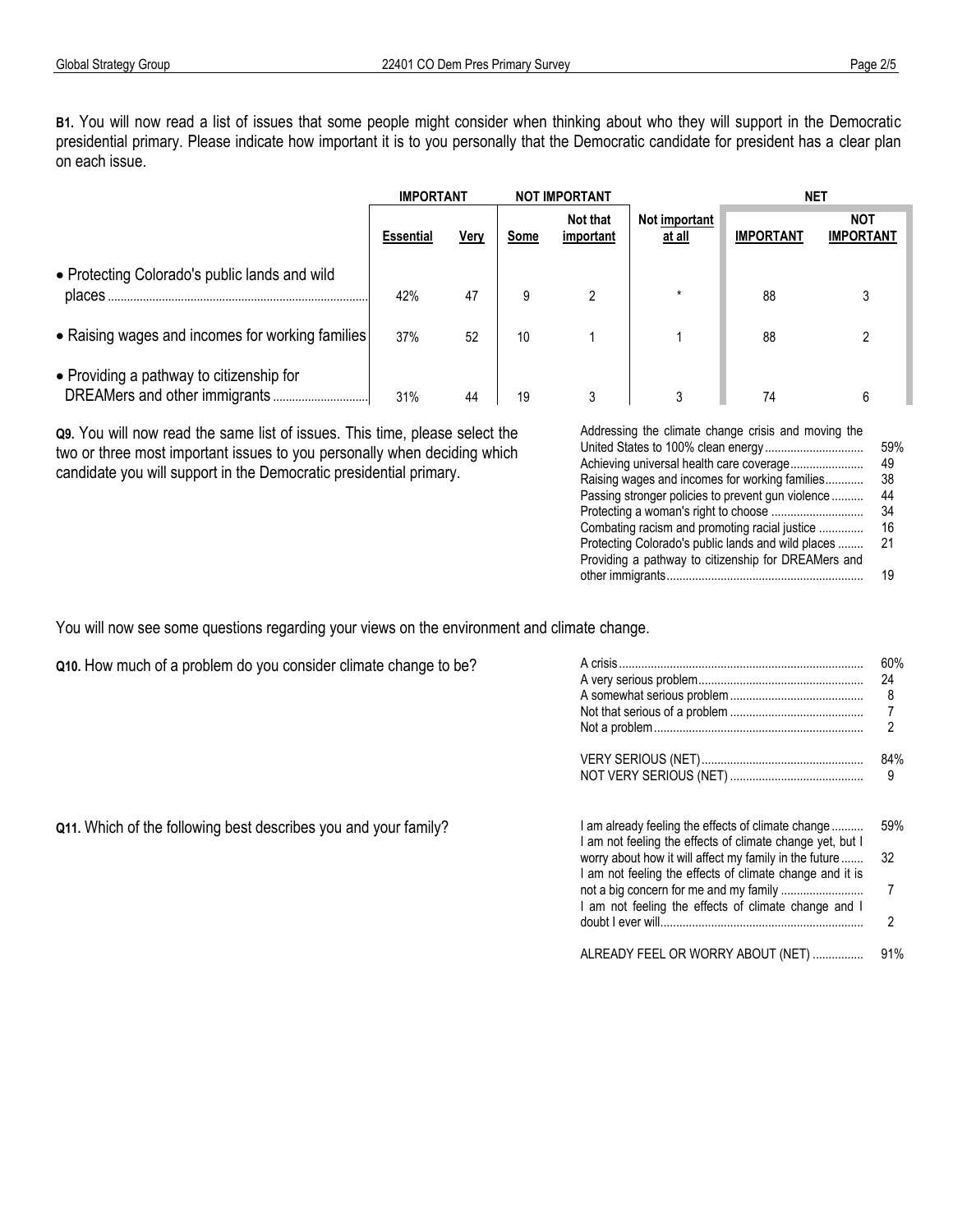more likely to support for president?

**Q12.** Below are some statements about how quickly our policymakers should act to combat climate change. Please indicate which statement is closest to your own view, even if none are exactly right:

**Q13.** All things being equal, which of the following candidates would you be

**B2.** You will now see a list of different positions that a Democratic presidential candidate may have. For each, indicate how likely you would be to support a Democratic candidate for president that has taken each position.

|                                                                                                                                            | <b>MORE LIKELY</b>            |                       | <b>LESS LIKELY</b> |                       |                         | <b>NET</b>                   |                              |  |
|--------------------------------------------------------------------------------------------------------------------------------------------|-------------------------------|-----------------------|--------------------|-----------------------|-------------------------|------------------------------|------------------------------|--|
|                                                                                                                                            | <b>Would only</b><br>vote for | <b>More</b><br>likely | Don't<br>care      | <b>Less</b><br>likely | <b>Never</b><br>support | <b>MORE</b><br><b>LIKELY</b> | <b>LESS</b><br><b>LIKELY</b> |  |
| • Will act immediately to have the United States rejoin the Paris<br>Climate Agreement and strengthen international commitments to         | 38%                           | 49                    | $\overline{7}$     | 4                     | $\overline{2}$          | 87                           | 6                            |  |
| • Has a plan to take immediate action on climate change by<br>moving the United States to a 100% clean energy economy by                   | 21%                           | 64                    | 6                  | 5                     | 3                       | 85                           | 8                            |  |
| • Wants to transition away from the drilling and mining of oil, gas,<br>and coal on public lands by phasing out their extraction on public | 18%                           | 54                    | 5                  | 12                    | 11                      | 72                           | 22                           |  |
| • [SPLIT B] Supports policies that combat climate change by<br>protecting and restoring forests which absorb the carbon                    | 18%                           | 77                    | 3                  |                       | $\overline{2}$          | 95                           | 2                            |  |
| • Has a plan to help retrain workers in the coal and oil industries<br>so that they can get new jobs in the clean energy industry.         | 13%                           | 75                    | 9                  |                       | $\overline{2}$          | 88                           | 3                            |  |
| • [SPLIT A] Supports policies that encourage farmers and ranchers<br>to implement practices that combat climate change by absorbing        | 13%                           | 69                    | 6                  | 9                     | 3                       | 82                           | 13                           |  |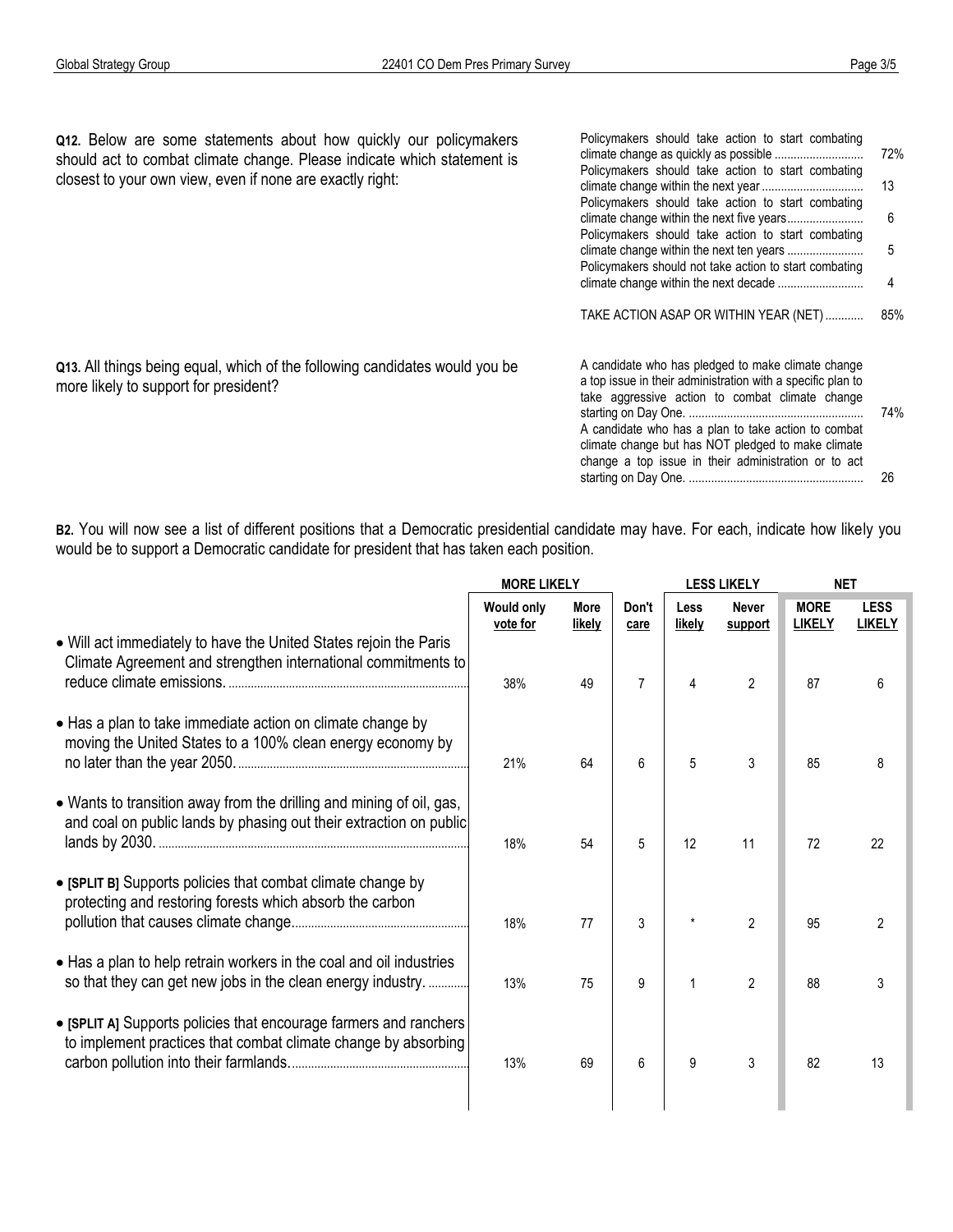**B2.** You will now see a list of different positions that a Democratic presidential candidate may have. For each, indicate how likely you would be to support a Democratic candidate for president that has taken each position.

|                                                                                                                                         |                               | <b>MORE LIKELY</b> |               |                | LESS LIKELY      | NET                          |                       |
|-----------------------------------------------------------------------------------------------------------------------------------------|-------------------------------|--------------------|---------------|----------------|------------------|------------------------------|-----------------------|
|                                                                                                                                         | <b>Would only</b><br>vote for | More<br>likely     | Don't<br>care | Less<br>likely | Never<br>support | <b>MORE</b><br><b>LIKELY</b> | <b>LESS</b><br>likely |
| • Supports a plan to phase out gas-powered cars and trucks and<br>transition the country to zero-emission vehicles, like electric cars, |                               |                    |               |                |                  |                              |                       |
| by 2050                                                                                                                                 | 12%                           | 63                 |               |                |                  |                              |                       |

**B3.** Thinking a little more about one of the specific items you just read about - some people have proposed a plan to move the United States to a 100% clean energy economy by no later than 2050. Please indicate whether you think a plan to move the United States to 100% clean energy will have a positive impact, a negative impact, or no impact on each of the following items.

|  | <b>POSITIVE</b> |            |             |           |                        |                       | No              |  | <b>NEGATIVE</b> |  | NET |  |
|--|-----------------|------------|-------------|-----------|------------------------|-----------------------|-----------------|--|-----------------|--|-----|--|
|  | Very<br>58%     | Some<br>37 | impact<br>3 | Some<br>1 | Very<br>$\overline{2}$ | <b>POSITIVE</b><br>95 | <b>NEGATIVE</b> |  |                 |  |     |  |
|  |                 |            |             |           |                        |                       |                 |  |                 |  |     |  |
|  | 52%             | 40         | 4           | 2         | 2                      | 92                    |                 |  |                 |  |     |  |
|  | 50%             | 41         | 6           | 2         |                        | 91                    |                 |  |                 |  |     |  |
|  | 65%             | 25         | 8           |           |                        | 90                    |                 |  |                 |  |     |  |
|  | 59%             | 30         | 4           | 5         | 3                      | 89                    |                 |  |                 |  |     |  |
|  | 29%             | 26         | 12          | 27        | 6                      | 55                    | 33              |  |                 |  |     |  |
|  | 31%             | 23         | 16          | 24        | 6                      | 55                    | 29              |  |                 |  |     |  |

As you may know, earlier this year the Colorado Legislature passed, and Governor Polis signed into law, legislation that created statewide targets to reduce carbon emissions in Colorado - including emissions from power plants, factories, and vehicles - by at least 50% by 2030, and by at least 90% by 2050. This law set targets for the reduction of carbon emissions, but it did not specify how the state would meet these targets. Instead, it directed the Colorado Air Quality Control Commission **[THE AIR QUALITY COMMISSION]** to develop rules to achieve these targets. Please read the following statement, then indicate whether you agree or disagree. It's OK if you don't know much about this issue - just indicate whether your inclined to agree or disagree based on what you do know.

**Q29. [IF COLORADO]** The air quality commission should take timely action to create rules that guarantee that the state will meet its targets to reduce carbon emissions by at least 50% by 2030 and by at least 90% by 2050.